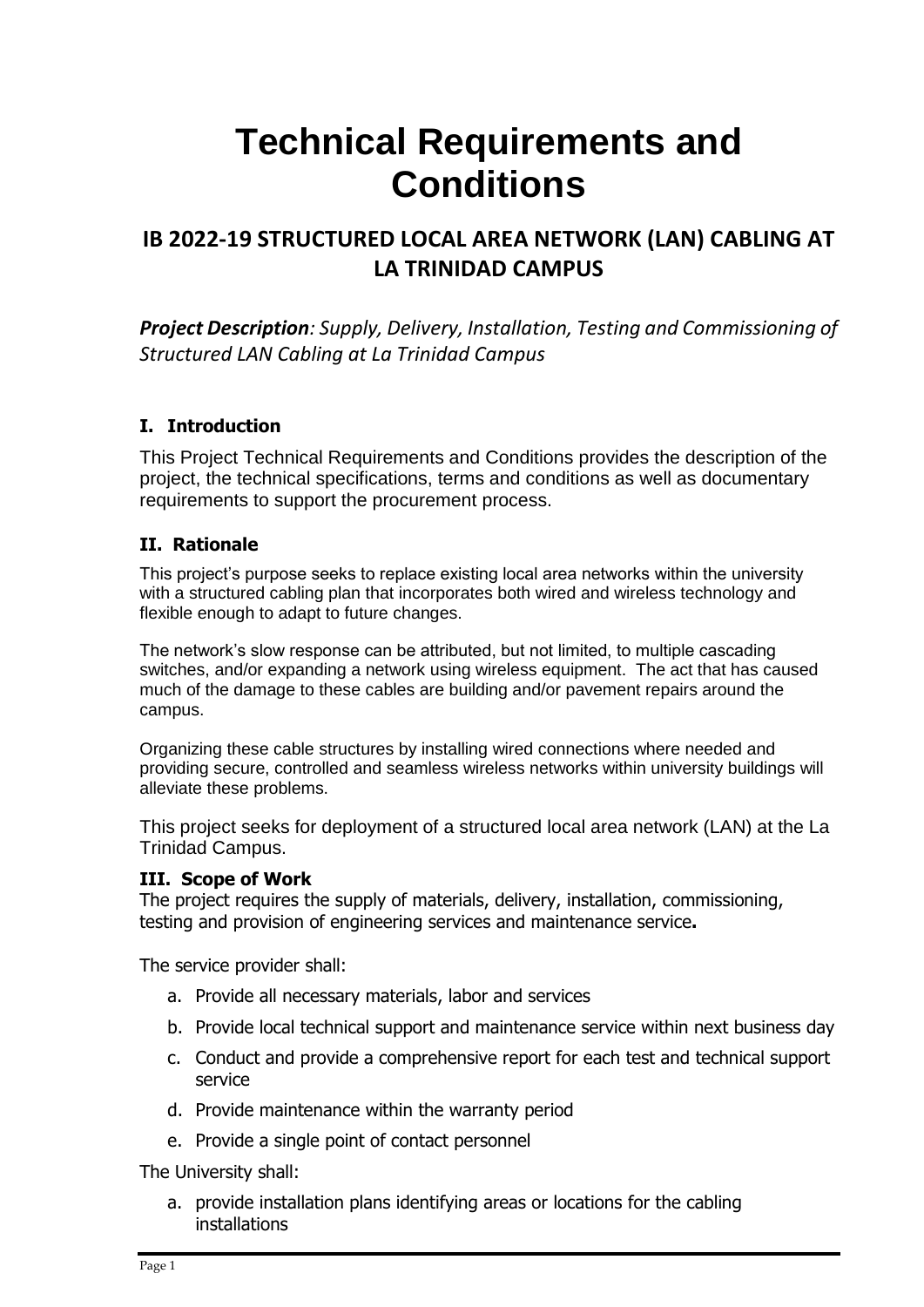- b. allow access of the service provider in the university premises during the installation of the cabling
- c. monitor the project's progress

### **IV.Qualification Requirements**

The service provider:

- a. must have at least five (5) years of experience in supply, delivery, installation, testing and commissioning of network equipment and structured cabling system
- b. must have the capacity and ability to provide local maintenance services and technical support. A business office is at least present within the region
- c. have implemented at least 3 similar projects in the deployment of a structured copper cabling
- d. PhilGEPS registered

#### **V. Technical Requirements**

- a. Service provider must submit detailed work plan specifying installation design
- b. Service provider shall submit original copy of design proposal, brochures and other publications that supports compliance to the requirements
- c. Service provider is reachable through phone or email for technical support. Response time should be at least within the next business day
- d. Complete the delivery of the functional network within 100 days from the receipt of the Notice to Proceed
- e. Upon installation, the network shall be tested for continuity and speed. An inspection and acceptance report shall be issued by the university inspection team once all conditions and parameters are met
- f. Update the university of weekly progress with detailed report
- g. Electrical system installation must be supervised by a professional electrical engineer
- h. Structured copper cabling installation must be supervised by a professional electronics and communications engineer
- i. Service provider shall be responsible and accountable for the removal and proper disposal of debris, material and waste generated in the project
- j. Cabling Standard Comply to:
	- 1. ISO/IEC 11801:2002: International Standard for generic cabling for customer premises
	- 2. EIA/TIA 568B: Commercial Building Telecommunications Cabling Standard (2002)
	- 3. EIA/TIA 568B.2-1: Commercial Building Telecommunication Cabling Standard (2002).
	- 4. IEEE 802.3af/at